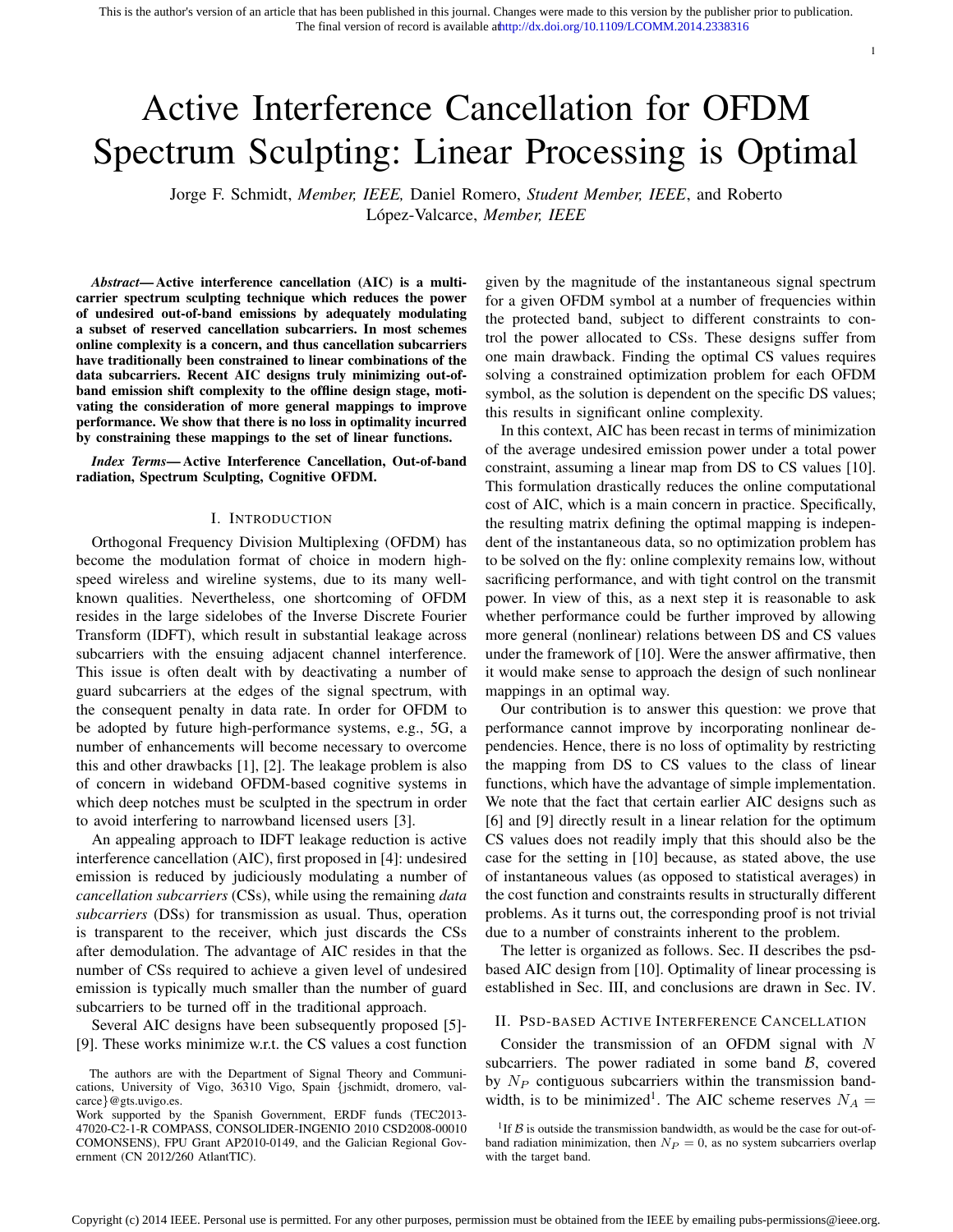2

 $N_P + N_C$  subcarriers for cancellation, whereas the remaining  $N_D = N - N_A$  subcarriers are unaffected and used for data transmission (in practice,  $N_A \ll N_D$ ). The vector modulating the system subcarriers for the  $m$ -th OFDM symbol is then

$$
\boldsymbol{x}_{m} = [x_{0}^{(m)} \quad x_{1}^{(m)} \quad \cdots \quad x_{N-1}^{(m)} \quad ]^{T} = \boldsymbol{S} \boldsymbol{d}_{m} + \boldsymbol{T} \boldsymbol{c}_{m}, \quad (1)
$$

with  $d_m \in \mathbb{C}^{N_D}$  the data vector, and  $c_m \in \mathbb{C}^{N_A}$  comprising the cancellation coefficients. Matrices  $S \in \mathbb{C}^{N \times N_D}$ ,  $T \in$  $\mathbb{C}^{N \times N_A}$  contain different columns of  $I_N$ , and respectively map the elements of  $d_m$  and  $c_m$  to their corresponding subcarriers. It is assumed that  $\{d_m\}$  is a zero-mean i.i.d. process with  $E\{d_m d_{m-l}^H\} = I_{N_D}$  if  $l = 0$ , and 0 otherwise<sup>2</sup>.

As described in [11], the discrete-time baseband signal  $s[n]$ is generated by means of IDFT modulation, pulse shaping and guard interval insertion as follows (note that  $n, k$  and  $m$  denote respectively the discrete time index, the discrete frequency index, and the symbol index):

$$
s[n] = \sum_{m=-\infty}^{\infty} \sum_{k=0}^{N-1} x_k^{(m)} h[n - mL] e^{j\frac{2\pi}{N}k(n - mL)}, \quad (2)
$$

with L the symbol length in samples and  $h[n]$  the shaping pulse. The analog signal  $s(t)$  is obtained by D/A conversion with an interpolation filter  $g(t)$  and sampling period  $T_s$ :

$$
s(t) = \sum_{n = -\infty}^{\infty} s[n]g(t - nT_s).
$$
 (3)

It is assumed that the cancellation coefficients  $c_m$  are obtained by means of some (possibly nonlinear) mapping applied to  $d_m$ , i.e.,  $c_m = \mathcal{G}\{d_m\}$ . As a result,  $x_m$  and  $x_n$ are statistically independent for  $n \neq m$ . Let  $\mu \triangleq E[c_m]$ , so that we can write  $c_m = \tilde{c}_m + \mu$ , where  $\tilde{c}_m$  has zero mean; and let  $\tilde{x}_m = S d_m + T \tilde{c}_m$ , so that  $x_m = \tilde{x}_m + T \mu$ . Then, following analogous steps to those in [11] and [12], one finds that the psd of  $s(t)$  is given by

$$
\begin{array}{rcl}\n\mathsf{S}_{s}(f) & = & \boldsymbol{\phi}^{H}(f)E[\tilde{\boldsymbol{x}}_{m}\tilde{\boldsymbol{x}}_{m}^{H}]\boldsymbol{\phi}(f) \\
& + \frac{|\boldsymbol{\phi}^{H}(f)\boldsymbol{T}\boldsymbol{\mu}|^{2}}{LT_{s}} \sum_{k=-\infty}^{\infty} \delta\left(f - \frac{k}{LT_{s}}\right), \quad (4)\n\end{array}
$$

where we have introduced

$$
\phi(f) \triangleq \left[ \begin{array}{cccc} \phi_0(f) & \phi_1(f) & \cdots & \phi_{N-1}(f) \end{array} \right]^T, \quad (5)
$$

$$
\phi_k(f) \triangleq \frac{G(f)}{T_s} H(e^{j2\pi (f - k\Delta_f)T_s}), \tag{6}
$$

with  $\Delta_f = \frac{1}{NT_s}$  the subcarrier spacing, and where  $H(e^{j\omega})$ and  $G(f)$  denote the Fourier transforms of  $h[n]$  and  $g(t)$  respectively. Note that the type of time guard interval employed (cyclic-prefix or zero-padding) affects the particular pulse  $h[n]$ [11], but nevertheless (4)-(6) remain valid in both cases.

The problem can be stated as finding the mapping  $G$  such that the power radiated in the protected band  $\beta$ , given by

$$
P_{\mathcal{B}} \triangleq \int_{\mathcal{B}} \mathsf{S}_s(f) \mathrm{d}f,\tag{7}
$$

 ${}^{2}$ By adopting a prewhitening step, the results in this letter readily apply to the case  $E\{\boldsymbol{d}_m \boldsymbol{d}_m^{\hat{H}}\} \neq \boldsymbol{I}_{N_D}$ .

is minimized, subject to adequate design constraints. A reasonable approach is to constrain the total transmit power:

$$
\min_{\mathcal{G}} P_{\mathcal{B}} \quad \text{s.t.} \int_{-\infty}^{\infty} \mathsf{S}_s(f) \mathrm{d}f \le P_{\text{max}}.\tag{8}
$$

It is readily seen from (4) that the optimum value of the mean  $\mu$  for Problem (8) is  $\mu = 0$ , since this choice simultaneously minimizes the objective  $P_B$  and the constraint. Thus, hereafter we will assume that  $c_m = \tilde{c}_m$  is a zero-mean process.

From (1) and (4), and defining  $\mathbf{\Phi}(f) \triangleq \phi(f) \phi^H(f)$ , the psd of the OFDM signal (with  $\mu = 0$ ) can be written as

$$
S_s(f) = S_0(f) + \text{Tr}\left\{T^T\Phi(f)TE\left[c_m c_m^H\right]\right\}
$$
  
+ 2 \text{Re Tr}\left\{S^T\Phi(f)TE\left[c\_m d\_m^H\right]\right\}, (9)

where  $S_0(f) \triangleq \text{Tr} \left\{ \mathbf{S}^T \mathbf{\Phi}(f) \mathbf{S} \right\}$  is the psd obtained by making  $c_m = 0 \forall m$ , i.e., by turning off the reserved subcarriers.

If  $G$  is constrained to the class of linear mappings, then  $c_m = \Theta d_m$  for some fixed  $\Theta \in \mathbb{C}^{N_A \times N_D}$ , which becomes the optimization parameter. In that case, (1) becomes  $x_m =$  $(S+T\Theta)d_m$ , and the psd (9) simplifies to

$$
\mathsf{S}_s(f) = \mathsf{S}_0(f) + \text{Tr}\left\{ \mathbf{\Theta}^H \mathbf{T}^T \mathbf{\Phi}(f) \mathbf{T} \mathbf{\Theta} \right\} \n+ 2 \text{Re} \text{Tr}\left\{ \mathbf{S}^T \mathbf{\Phi}(f) \mathbf{T} \mathbf{\Theta} \right\}.
$$
\n(10)

With this choice, (8) becomes a convex problem in  $\Theta$ , which can be easily solved by means of the generalized singular value decomposition [10], [13]. Note that the problem (and hence its solution) depends only on system parameters, and not on the specific values taken by the data vector  $d_m$ .

# III. OPTIMALITY OF LINEAR PSD-BASED AIC

Consider now a general (possibly nonlinear) mapping  $G$ . We drop the symbol index  $m$  since it does not play any role in the development. Let  $r_W \triangleq \text{rank } E[cc^H] \leq N_A$ , and consider a factorization  $E[cc^H] = WW^H$  where  $W \in \mathbb{C}^{N_A \times r_W}$  has full column rank  $r_W$ . Let us introduce the random vector  $z =$  $W^{\dagger}c$ , with  $(\cdot)^{\dagger}$  denoting the pseudoinverse. Then  $E[z] = 0$ and  $E[zz^H] = I_{rw}$ ; moreover, one has the following.

*Lemma 1:* It holds that  $c = Wz$ .

*Proof:* Consider a full column rank matrix P ∈  $\mathbb{C}^{N_A \times (N_A - r_W)}$  with columns orthogonal to those of  $W$ , i.e.,  $P^{H}W = 0$ . Then  $A \triangleq [WP]$  is invertible with

$$
\boldsymbol{A}^{-1} = \left[ \begin{array}{c} \boldsymbol{W}^{\dagger} \\ \boldsymbol{P}^{\dagger} \end{array} \right]. \tag{11}
$$

Let now

$$
\mathbf{y} = \mathbf{A}^{-1} \mathbf{c} = \left[ \begin{array}{c} \mathbf{W}^{\dagger} \mathbf{c} \\ \mathbf{P}^{\dagger} \mathbf{c} \end{array} \right] = \left[ \begin{array}{c} \mathbf{z} \\ \mathbf{P}^{\dagger} \mathbf{c} \end{array} \right],\tag{12}
$$

and note that  $E[(\boldsymbol{P}^{\dagger} \boldsymbol{c})(\boldsymbol{P}^{\dagger} \boldsymbol{c})^H] = (\boldsymbol{P}^{\dagger} \boldsymbol{W})(\boldsymbol{P}^{\dagger} \boldsymbol{W})^H = \boldsymbol{0}$ , so that we must have  $P^{\dagger}c = 0$ . Therefore,

$$
c = Ay = [WP] \left[ \begin{array}{c} z \\ 0 \end{array} \right] = Wz, \tag{13}
$$

as was to be shown.

Therefore, the cross-covariance matrix of cancellation and data coefficients is given by

$$
E[\mathbf{c}\mathbf{d}^H] = \mathbf{W}E[\mathbf{z}\mathbf{d}^H] = \mathbf{W}\mathbf{Q} \quad \text{with} \quad \mathbf{Q} \triangleq E[\mathbf{z}\mathbf{d}^H], \tag{14}
$$

Copyright (c) 2014 IEEE. Personal use is permitted. For any other purposes, permission must be obtained from the IEEE by emailing pubs-permissions@ieee.org.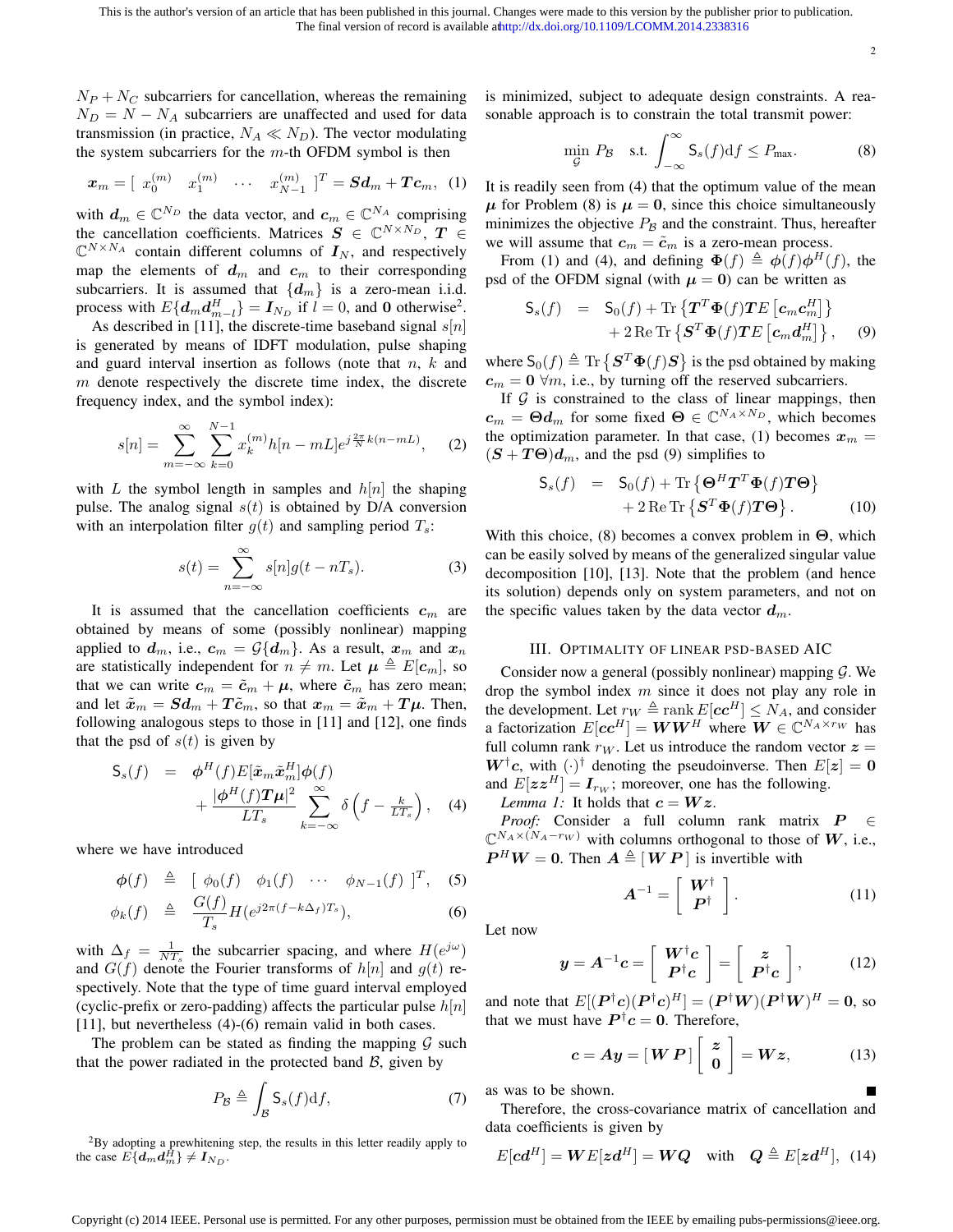3

so that the psd in (9) can be expressed as

$$
S_s(f) = S_0(f) + \text{Tr}\left\{ \boldsymbol{W}^H \boldsymbol{T}^T \boldsymbol{\Phi}(f) \boldsymbol{T} \boldsymbol{W} \right\} + 2 \text{Re} \text{Tr}\left\{ \boldsymbol{S}^T \boldsymbol{\Phi}(f) \boldsymbol{T} \boldsymbol{W} \boldsymbol{Q} \right\}.
$$
 (15)

Thus, our free parameters are  $W$  and  $Q$ . Note that whereas  $W$  is arbitrary, this is not the case for  $Q$ , which is the cross-covariance of two spatially white random vectors. The following lemma shows a key property of these matrices:

*Lemma 2:* Let  $z \in \mathbb{C}^p$  and  $d \in \mathbb{C}^q$  be zero-mean with  $E\left[\boldsymbol{z}\boldsymbol{z}^{H}\right]=\boldsymbol{I}_{p}$  and  $E\left[\boldsymbol{d}\boldsymbol{d}^{H}\right]=\boldsymbol{I}_{q},$  and let  $\boldsymbol{Q}=E\left[\boldsymbol{z}\boldsymbol{d}^{H}\right]$ . Then  $I_p - QQ^H \ge 0$  and  $I_q - Q^HQ \ge 0$ , or equivalently, all singular values of  $Q$  belong in  $[0, 1]$ .

*Proof:* The linear MMSE estimate of z based on d is  $\hat{z} =$ Qd, and the estimation error  $e = z - \hat{z}$  has covariance matrix  $E\left[\bm{e}\bm{e}^H\right] = \bm{I}_p - \bm{Q}\bm{Q}^H \geq \bm{0}$ . Reversing the roles of  $\bm{z}$  and d yields  $I_q - Q^H Q \ge 0$ . Noting that the positive singular values of  $\dot{Q}$  are the square roots of the nonzero eigenvalues of  $QQ^H$  (or of  $Q^HQ$ ) concludes the proof.

Our approach is to replace Problem (8) by

$$
\min_{\mathbf{W},\mathbf{Q}} P_{\mathcal{B}} \quad \text{s.t.} \quad \begin{cases} I_{rw} - \mathbf{Q}\mathbf{Q}^H \ge 0, \\ \int_{-\infty}^{\infty} \mathsf{S}_s(f) \mathrm{d}f \le P_{\text{max}}. \end{cases} \tag{16}
$$

Note that, in principle, the feasible set of Problem (16) may be larger than that of Problem (8), since the converse of Lemma 2 has not been proved; in other words, it has not been shown whether given Q with  $I_{rw} - QQ^H \ge 0$ , a zero mean random vector z with covariance  $I_{rw}$  can always be found in order to meet  $E[\mathbf{z} \mathbf{d}^H] = \mathbf{Q}$ . Nevertheless, we will show that for the matrix  $Q$  solving Problem  $(16)$ , such random vector can be obtained. Specifically, such optimal  $Q$  happens to have orthonormal rows, i.e.,  $I_{rw} - QQ^H = 0$ , so that the random vector z can be constructed as  $z = Qd$ , since in that case it holds that  $E[z] = 0$ ,  $E[zz^H] = QQ^H = I_{rw}$ , and  $E[zd^H] =$ Q, as desired. Therefore, it follows that the corresponding solution is also the solution to the original Problem (8).

As a first step, in Sec. III-A we consider a simpler version of Problem (16) in which the total power constraint is removed, and show that for this "unconstrained" problem, linear processing is optimal. The proof will be extended in Sec. III-B in order to take the total power constraint into account.

### *A. Psd-based AIC solution without total power constraint*

Consider then the minimization of  $P_B$  subject only to  $I_{rw} - QQ^H \ge 0$ . From (15), letting  $\Phi_B \triangleq \int_B \Phi(f) df$  and noting that  $S_0(f)$  does not depend on W, Q, such problem is equivalent to

$$
\min_{\boldsymbol{W},\boldsymbol{Q}} \qquad \text{Tr}\left\{\boldsymbol{W}^H\boldsymbol{T}^T\boldsymbol{\Phi}_\mathcal{B}\boldsymbol{T}\boldsymbol{W}\right\} + 2\operatorname{Re}\text{Tr}\left\{\boldsymbol{S}^T\boldsymbol{\Phi}_\mathcal{B}\boldsymbol{T}\boldsymbol{W}\boldsymbol{Q}\right\}
$$

$$
\text{s.t.} \qquad \boldsymbol{I}_{r_W} - \boldsymbol{Q}\boldsymbol{Q}^H \geq \boldsymbol{0}. \tag{17}
$$

Let us focus on the minimization w.r.t.  $Q$  for a given  $W$ . Defining  $F^H \triangleq S^T \Phi_B T W$ , this amounts to solving

$$
\min_{\mathbf{Q}} 2 \operatorname{Re} \operatorname{Tr} \left\{ \boldsymbol{F}^{H} \boldsymbol{Q} \right\} \quad \text{s.t.} \quad \boldsymbol{I}_{r_W} - \boldsymbol{Q} \boldsymbol{Q}^{H} \geq \boldsymbol{0}. \tag{18}
$$

The solution to this problem is given by the following result.

*Lemma 3:* Let  $\mathbf{F} \in \mathbb{C}^{r_W \times N_D}$ ,  $r_F = \text{rank } \mathbf{F} \le r_W$ , and consider the SVD  $\boldsymbol{F} = \boldsymbol{U}_F \boldsymbol{\Sigma}_F \boldsymbol{V}_F^H$  where  $\boldsymbol{\Sigma}_F$  is  $r_F \times r_F$ diagonal with the nonzero singular values. Then the minimum value of the objective in Problem (18) is  $-2||F||_*$ , where  $||F||_* = \text{Tr} \Sigma_F$  denotes the nuclear norm of F. This minimum is attained by any  $Q$  of the form

$$
\mathbf{Q} = -\mathbf{U}_F \mathbf{V}_F^H + \tilde{\mathbf{U}}_F \tilde{\mathbf{Q}} \tilde{\mathbf{V}}_F^H, \tag{19}
$$

where  $\tilde{U}_F$ ,  $\tilde{V}_F$  are such that  $[U_F \tilde{U}_F] \in \mathbb{C}^{r_W \times r_W}$  is unitary,  $[V_F \ \tilde{V}_F] \in \mathbb{C}^{N_D \times r_W}$  has orthonormal columns, and  $\tilde{Q} \in$  $\mathbb{C}^{r\Delta \times r\Delta}$  is such that  $I_{r\Delta} - \tilde{Q}\tilde{Q}^H \geq 0$ , where  $r_{\Delta} = r_W - r_F$ .

*Proof:* Von Neumann's trace inequality [14] states that given two matrices  $A, B \in \mathbb{C}^{m \times n}$  with singular values  $\sigma_1(A) \geq$  $\sigma_2(A) \geq \cdots \geq 0$  and  $\sigma_1(B) \geq \sigma_2(B) \geq \cdots \geq 0$ , then

$$
\operatorname{Re}\operatorname{Tr}\{\boldsymbol{A}^{H}\boldsymbol{B}\}\leq\sum_{k=1}^{\min\{m,n\}}\sigma_{k}(\boldsymbol{A})\sigma_{k}(\boldsymbol{B}),\qquad(20)
$$

with equality holding iff there exist SVDs of  $A$  and  $B$  with common left- and right-singular vectors, i.e., iff there exist unitary matrices  $\mathbf{U} \in \mathbb{C}^{m \times m}$ ,  $\mathbf{V} \in \mathbb{C}^{n \times n}$  such that

$$
\mathbf{A} = \mathbf{U} \operatorname{diag} \{ \sigma_1(\mathbf{A}) \sigma_2(\mathbf{A}) \cdots \} \mathbf{V}^H, \qquad (21)
$$

$$
\boldsymbol{B} = \boldsymbol{U} \operatorname{diag} \{ \sigma_1(\boldsymbol{B}) \sigma_2(\boldsymbol{B}) \cdots \} \boldsymbol{V}^H. \qquad (22)
$$

Applying (20) to  $A = -F$ ,  $B = Q$  yields

$$
2 \operatorname{Re} \operatorname{Tr} \{ \boldsymbol{F}^H \boldsymbol{Q} \} \ge -2 \sum_{k=1}^{r_W} \sigma_k(\boldsymbol{F}) \sigma_k(\boldsymbol{Q}), \tag{23}
$$

since the singular values of  $-F$  are those of  $F$ . The right-hand side of (23) is minimized w.r.t  $\sigma_k(Q) \in [0,1]$  if  $\sigma_k(Q) = 1$ for  $k = 1, \ldots, r_W$ , yielding  $-2||F||_*$ . In addition, in view of (21), the bound is attained iff  $Q$  is of the form (19).

The key fact from Lemma 3 is that we can take  $\dot{Q} = I_{r\lambda}$ , so that for every W there exists an optimal  $Q_{\star}(W) = -U_F V_F^H + \tilde{U}_F \tilde{V}_F^H$  with orthonormal rows:  $Q_{\star}(W)Q_{\star}^{H}(W) = I_{rw}$ . This allows us to rewrite (17) as

$$
\min_{\mathbf{W},\mathbf{Q}} \text{Tr} \left\{ \mathbf{Q}^H \mathbf{W}^H \mathbf{T}^T \mathbf{\Phi}_B \mathbf{T} \mathbf{W} \mathbf{Q} \right\} + 2 \text{Re} \text{Tr} \left\{ \mathbf{S}^T \mathbf{\Phi}_B \mathbf{T} \mathbf{W} \mathbf{Q} \right\}
$$
\ns.t.

\n
$$
\mathbf{Q} \mathbf{Q}^H = \mathbf{I}_{rw}. \tag{24}
$$

Note that the objective function in (24) depends only on the product WQ. As any matrix  $\Theta \in \mathbb{C}^{N_A \times \tilde{N_D}}$  with rank  $\Theta =$  $r_W \le N_A$  can be written as<sup>3</sup>  $\Theta = WQ$  with  $W \in \mathbb{C}^{N_A \times r_W}$ ,  $Q \in \mathbb{C}^{rw \times N_D}$  with  $QQ^H = I_{rw}$ , then (24) is equivalent to

$$
\min_{\text{rank}\,\mathbf{\Theta}=r_W} \quad \text{Tr}\left\{\mathbf{\Theta}^H \mathbf{T}^T \mathbf{\Phi}_\mathcal{B} \mathbf{T} \mathbf{\Theta}\right\} + 2 \operatorname{Re} \text{Tr}\left\{\mathbf{S}^T \mathbf{\Phi}_\mathcal{B} \mathbf{T} \mathbf{\Theta}\right\}.
$$
\n(25)

The optimal solution corresponds to the integer  $r_W \in$  $\{1, 2, \ldots, N_A\}$  yielding the smallest value of the minimized cost in (25). Clearly, this is the problem obtained when the cancellation coefficients are linearly related to the data (see (10)), i.e.,  $c = \Theta d$ , with no rank constraint on  $\Theta$ . Thus, it is concluded that *linear processing is optimal for this problem.*

<sup>3</sup>To see this, consider the SVD  $\Theta = U_{\Theta} \Sigma_{\Theta} V_{\Theta}^H$ , and take  $W =$  $U_{\Theta} \Sigma_{\Theta} Z^H$  and  $Q = Z V_{\Theta}^H$ , where Z is an arbitrary  $r_W \times r_W$  unitary matrix.